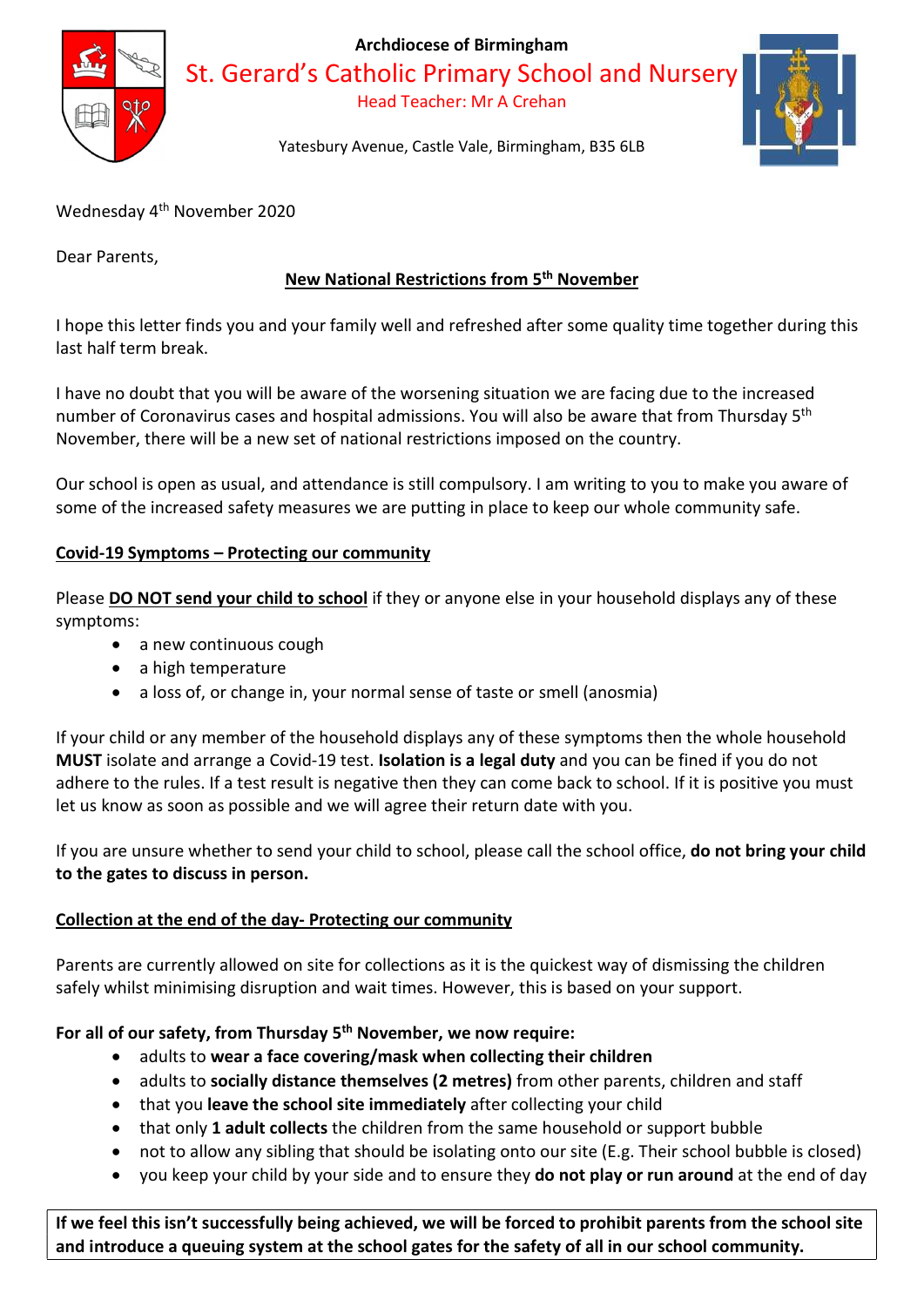

### Archdiocese of Birmingham

St. Gerard's Catholic Primary School and Nursery

Head Teacher: Mr A Crehan



Yatesbury Avenue, Castle Vale, Birmingham, B35 6LB

### Bubbles

As you are aware your child is in a 'bubble' for their safety. From September, we have been working hard to move away from bubbles that contain two year groups. By using more space, altering timetables and zoning areas in the playground, we are confident that we have achieved this. Therefore, your child's class is now their 'bubble'. We hope that in the event of a positive case that this will limit the amount of children that need to isolate.

### Hand Washing

Handwashing is one of the most effective ways to keep safe. At school we teach the children how to wash their hands often and thoroughly. Please help us by teaching the children the correct way to wash their hands at home, and make sure that their hands are clean when coming to school in the morning.

## Year 2 and 3 Swimming

As part of the new restrictions, leisure centres will be closed from Thursday 5<sup>th</sup> November 2020. Therefore, our swimming lessons will not take place for the rest of this term. We hope for them to resume in January 2021.

## After School Clubs

All scheduled Dance Clubs and Eco Club will be postponed until January 2021. The children who have paid and were currently on the list will be able to attend the clubs when they are running again. I know how much the children look forward to these clubs, but I feel it is best at this time to put safety first.

### Bubble Masses

As you know, we have been celebrating socially distanced, bubble Masses in the church on a Wednesday. As part of the new restrictions, places of worship will now be closed and we will no longer be going to the church. Your child will still regularly participate in prayer services and collective worship in their bubbles, in their classrooms.

### Lego Cards/Birthday Sweets

Please ensure that your child comes to school with what they need for learning only. We have had children bringing in Lego cards (and similar games) and sharing them with other children. At a time when we are trying to reduce contact, we do not want children sharing cards with each other. This is also the reason we are no longer allowing birthday sweets.

## Messages & Forgotten Items

We are available to be contacted by phone (0121 464 2613) and by email (enquiry@stgerard.bham.sch.uk). If you have a message, please use these safe ways to deliver it. We will not take messages at the gates, no matter how short or quick they may be. We also will no longer take forgotten items at gates, please ensure your child has everything they need at the beginning of the day. This is to ensure the safety of our school staff.